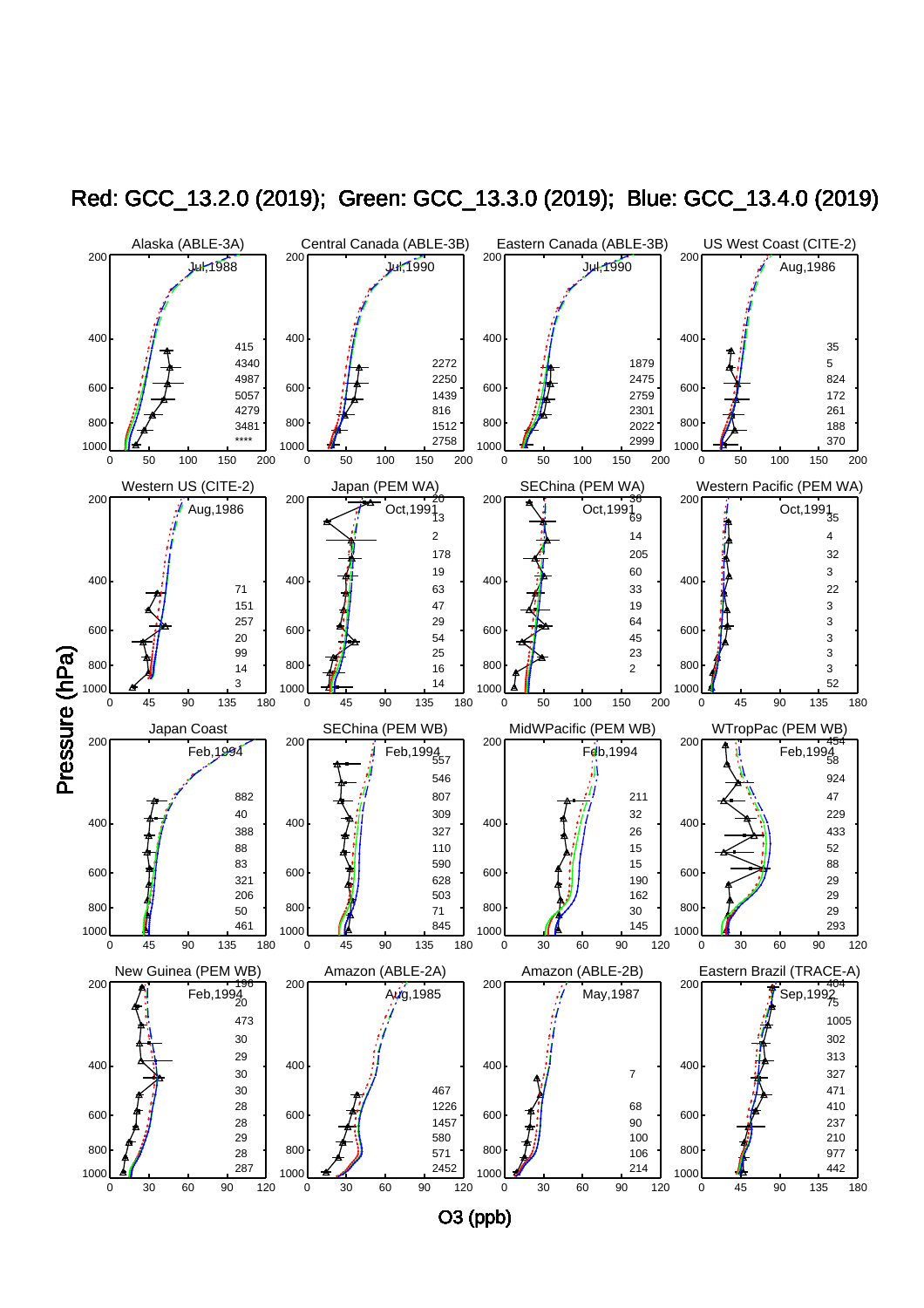

Red: GCC\_13.2.0 (2019); Green: GCC\_13.3.0 (2019); Blue: GCC\_13.4.0 (2019)

O3 (ppb)